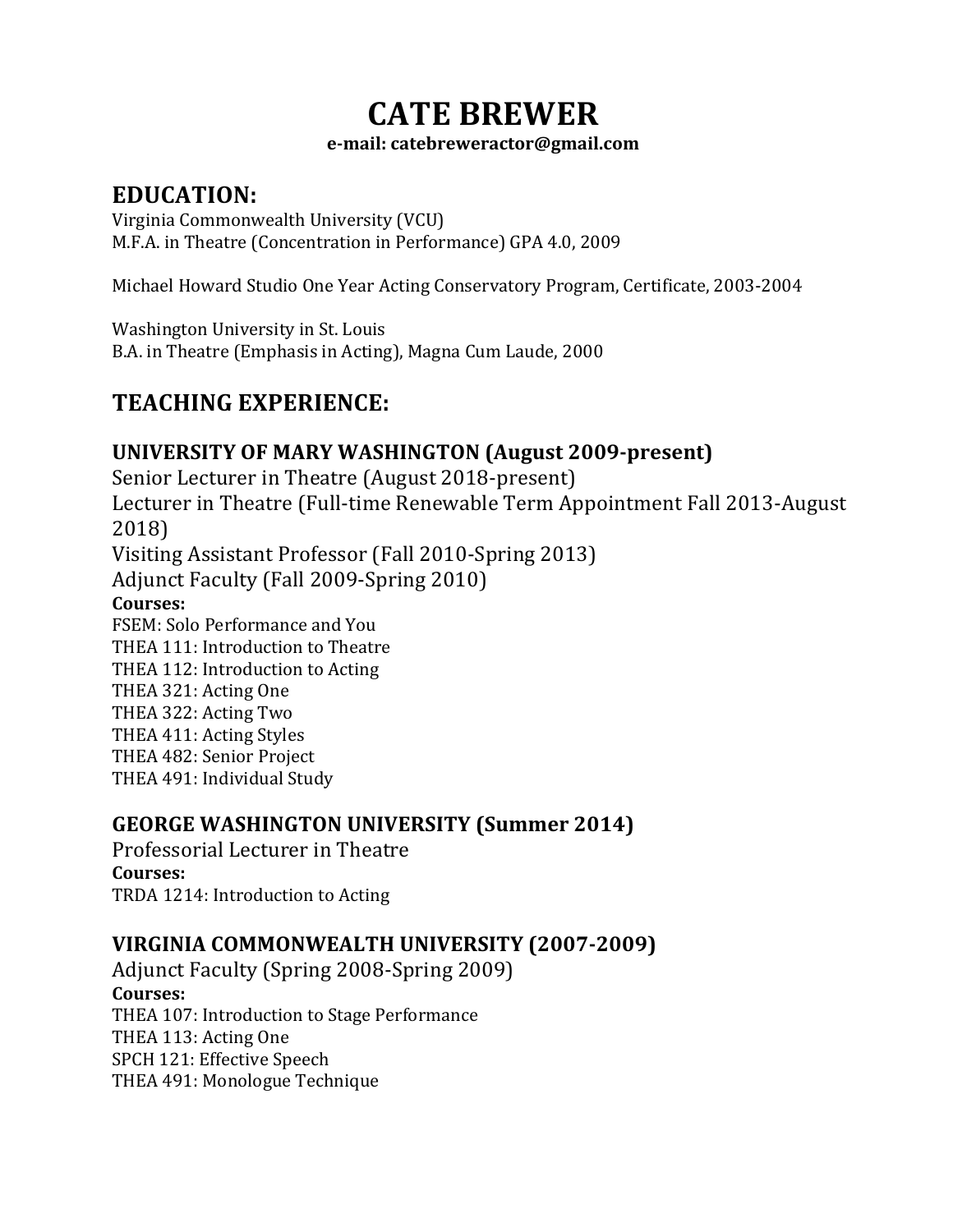Teaching Assistant (Fall 2007-Spring 2008) **Courses:**  THEA 212: Introduction to Drama THEA 308: History of Theatre THEA 313: Actors' Studio THEA 314: Actors' Studio

### **ADDITIONAL TEACHING EXPERIENCE:**

**Teaching Artist, Imagination Stage, Summer 2011-2013**

Acting Shakespeare: The Tragedies, Acting Shakespeare: The Comedies, and Acting 101.

#### **Director of Acting, Clear Space Theatre Company, Summer 2012**

Directed a week long all day acting intensive for ages 6-18, culminating in final performance.

## Teaching Artist, City of Fairfax Theatre Company, Summer 2010

Taught six-week acting camp for ages 6-16.

Teaching Artist, The Richmond Shakespeare Company, 2007-2009 Taught various Shakespeare acting intensives for ages 8-17.

### **SPECIALIZED TRAINING:**

Shakespeare & Company Center for Actor Training Weekend Intensive, Fall 2018, Tina Packer

Advanced Actor Training: Tennessee Williams Workshop, Atlantic Theater, NYC, Fall 2017, Karen Kohlhaas

Alliance of Acting Teachers Annual Conference, New School, NYC, Summer 2017

**Teacher Training Monologue Workshop, Atlantic Theater, NYC, Summer 2016** Karen Kohlhaas

Teacher Development Program, Actors Center, NYC, Summer 2011 Slava Dolgachev; Artistic Director, New Theatre of Moscow, Ron Van Lieu; Chair of the Acting Program, Yale School of Drama

**On-camera acting (NYC):** Alexandra Neil

**Audition Skills (NYC)**: Caryn West

**Alexander Technique for Actors (NYC):** Daniel Singe

**Movement and Lucid Body Technique (NYC):** Fay Simpson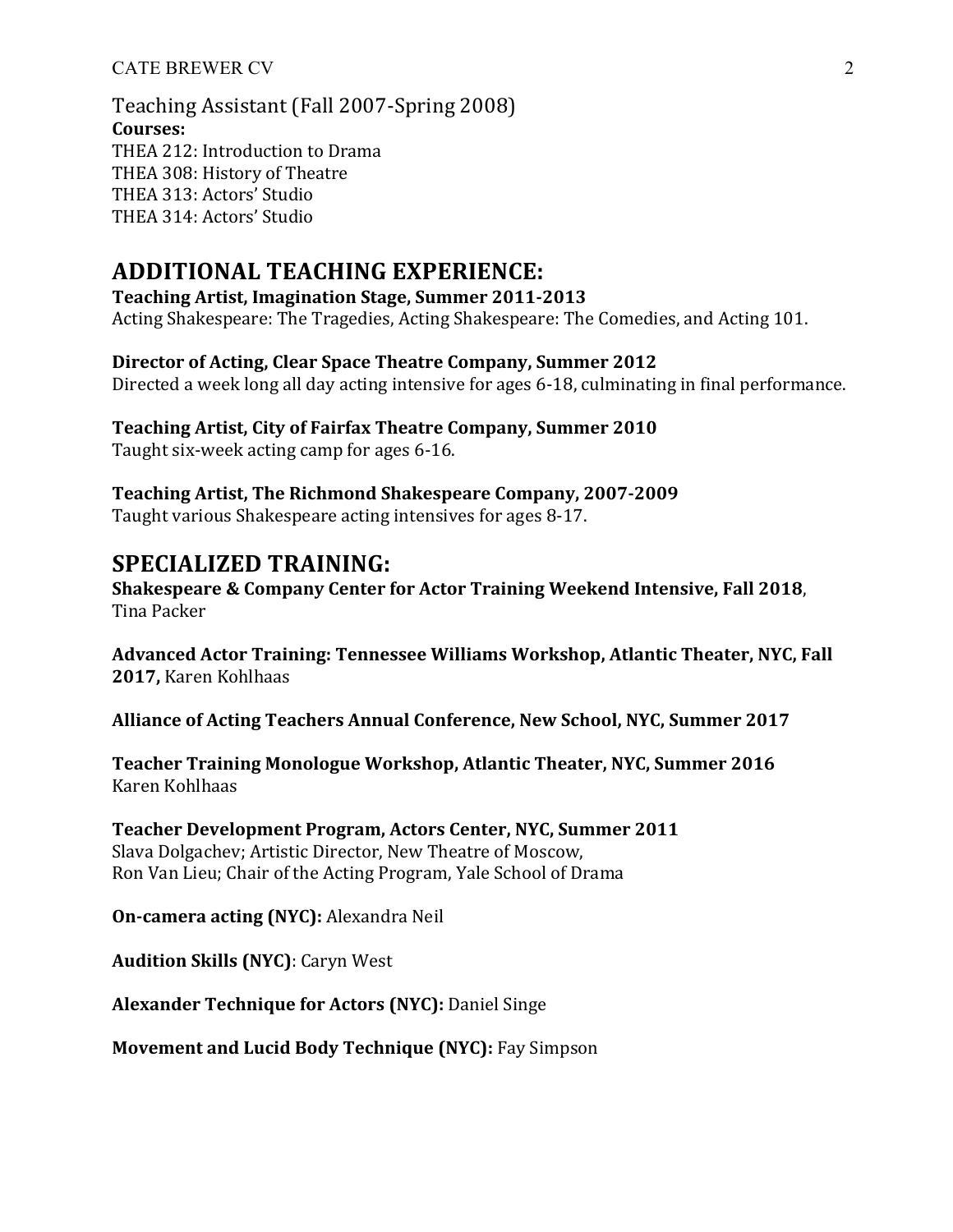**Shakespearian Verse Technique and Style (NYC and London):** Elizabeth Swain, Jane Lapotaire (RSC), Patrick Spottiswoode (Globe)

**Text Analysis (NYC):** Slava Dolgachev, Diane Shalet

**Scene Study (NYC):** Ron Van Lieu, Michael Howard, Larry Singer

**Improvisation (NYC):** Jane Nichols, Armando Diaz

**Monologue Technique (NYC):** Jacqueline Brogan

**Vocal Production: Make Your Voice Heard (NYC):** David Wells

**Vocal Training for the Stage:** Janet Rodgers

**International Training:** Globe Theatre Program, London, England

### **DIRECTING EXPERIENCE:**

*Dead Man's Cell Phone University of Mary Washington, Spring 2018 Chance Encounter DC SWAN Day 2013 Into The Woods* City of Fairfax Theatre Co. *Gina and Her GPS* DC SWAN Day 2012 (Ass. Dir. to Janet B. Rodgers) *Return to the Upright Position* Firehouse Theatre Project

*Steel Magnolias*  University of May Washington, Spring 2017 *Frozen* **Iniversity of Mary Washington, Spring 2016** *Lady Windermere's Fan* University of Mary Washington, Spring 2015 *The Miss Firecracker Contest University of Mary Washington, Fall 2013 Four Riffs For A Sailor* **Guillotine Theatre/Kennedy Center Page-to-Stage Festival** *The Glass Menagerie* **Virginia Commonwealth University** 

*Minimalist Mondays* **Virginia Commonwealth University** 

## **ACTING EXPERIENCE: (AEA)**

| <b>Off-Broadway:</b>          |             |                             |
|-------------------------------|-------------|-----------------------------|
| The Vagina Monologues         | Ensemble    | The Soho Playhouse          |
| <b>Off-Off Broadway:</b>      |             |                             |
| Church                        | Choir       | Young Jean Lee's Theater    |
|                               |             | Company/PS 122              |
| Sally                         | Laura       | Afrikan Women's Repertory   |
| Macbeth                       | Third Witch | The Cage Theatre Co.        |
| Push Up 1-3                   | Maria       | Desert Apple Theatre Co.    |
| <b>Stories of Oscar Wilde</b> | Ensemble    | Waterloo Bridge Theatre Co. |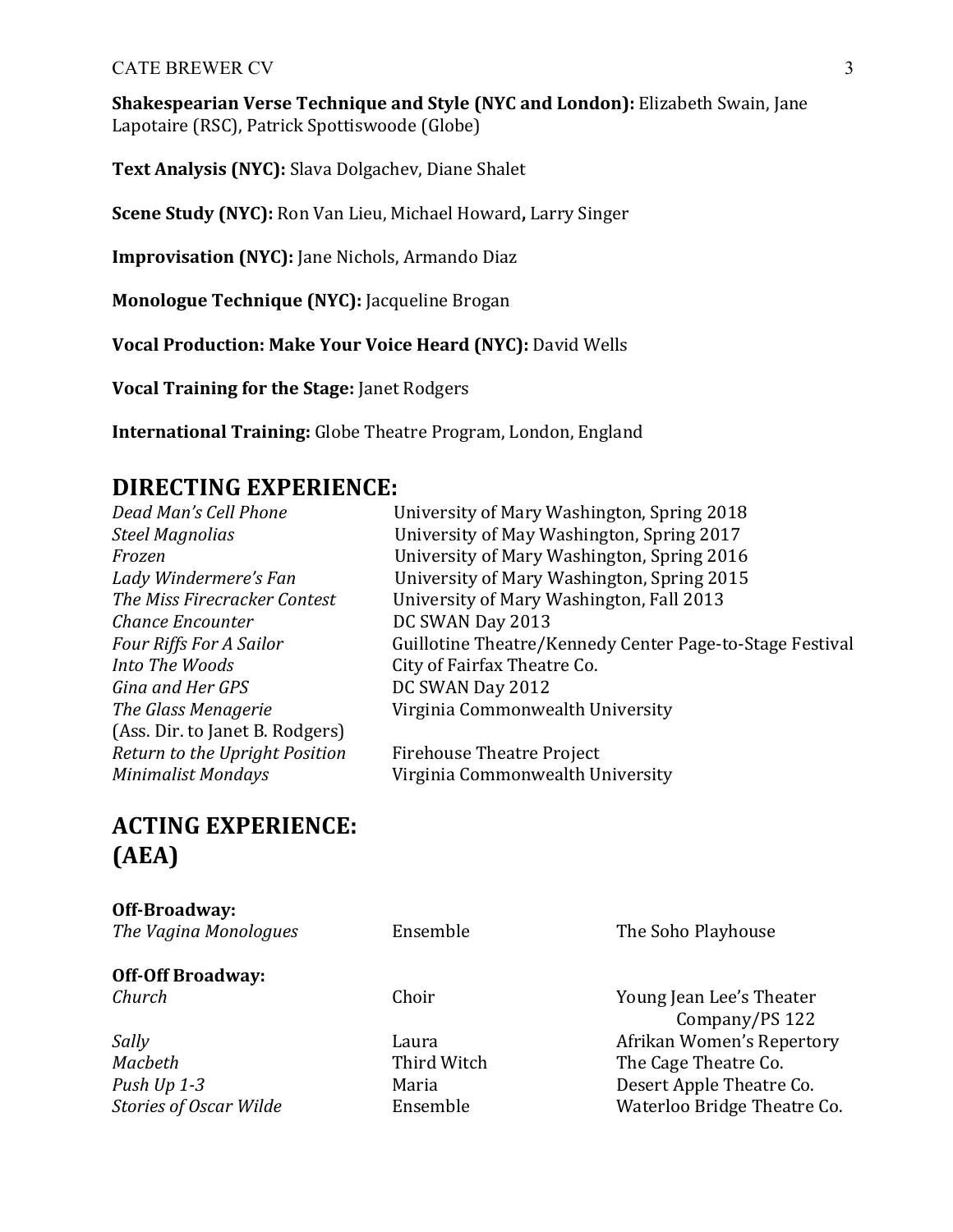| The Importance of Being | Lady Bracknell | Waterloo Bridge Theatre Co. |
|-------------------------|----------------|-----------------------------|
| Earnest                 |                |                             |

#### **Regional:**

*Hootenanny* SamanthaGuillotine Theatre *The Lady and the Tyrant*  LadyGuillotine Theatre *Rosencrantz and Guildenstern* u/s (Gertrude/Tragedian) Folger Theatre *Are Dead Isis and Vesco* Isis Guillotine Theatre *The Woman in Black* Woman in Black Keegan Theatre *Fool for All* Innamorata Faction of Fools Theatre Co. *Plays on the American Mask*  Innamorata Faction of Fools Theatre Co. *All My Sons* Sue Bayliss Keegan Theatre *MAE* (*premiere production*) Beverly West KatPa Productions **The Exonerated** Sandra/Sue Synapse Theatre Co. *Agnes of God* Dr. Martha Livingstone Rhodora Theatre Co. *Count Basil (premiere)* Isabella Horizons Theatre Co. **Royal Gambit** Kathryn Howard British Players *The Merchant of Venice* Salerino and Salerio Shakespeare in the Parque *In Good Company: Sexual*

#### **Readings:**

*Virginian* Luxuries **Permillia** Spooky Action Theater *Virago* Crimson Queen Kennedy Center *Sinner-Man* **Example 2** Lumberjack #1 Theater Alliance *The Revelation of Bobby Pritchard* Kathy Spooky Action Theater *Waiting Lessons* Claire Claire DC SWAN Day 2012 *The Ballad of The Sad Café* Mrs. Hasty Malone CTEK Arts/Arena Stage *Magnificent Waste* **Example 2** Lizzie B **Firehouse** Theatre Project *Blackmail* **Investigate** Jenny and Michelle **Playwright's** Forum *Shanghai* to *Beijing* Sue Sue Playwright's Forum *That Takes Ovaries* **Rachel Horizons** Theatre

#### **Television:**

**Twisted Fate** The Teacher Sirens Media/Lifetime **Stolen Voices Buried Secrets** Charlotte Woody Sirens Media/Discovery *Who the Bleep Did I Marry?* Party Goer Sirens Media/Discovery Who the Bleep Did I Marry? Patricia Cornwell Sirens Media/Discovery

**Commercials:** *Verizon Wireless, Nokia On-line*

#### **Independent Film:**

**The Good Listener Brokerage Agent** Randall Blair

*Sense and Sensibility* Mrs. Jennings Folger Theatre 

*Icons* (*premiere*) Madeline Horizons Theatre Co.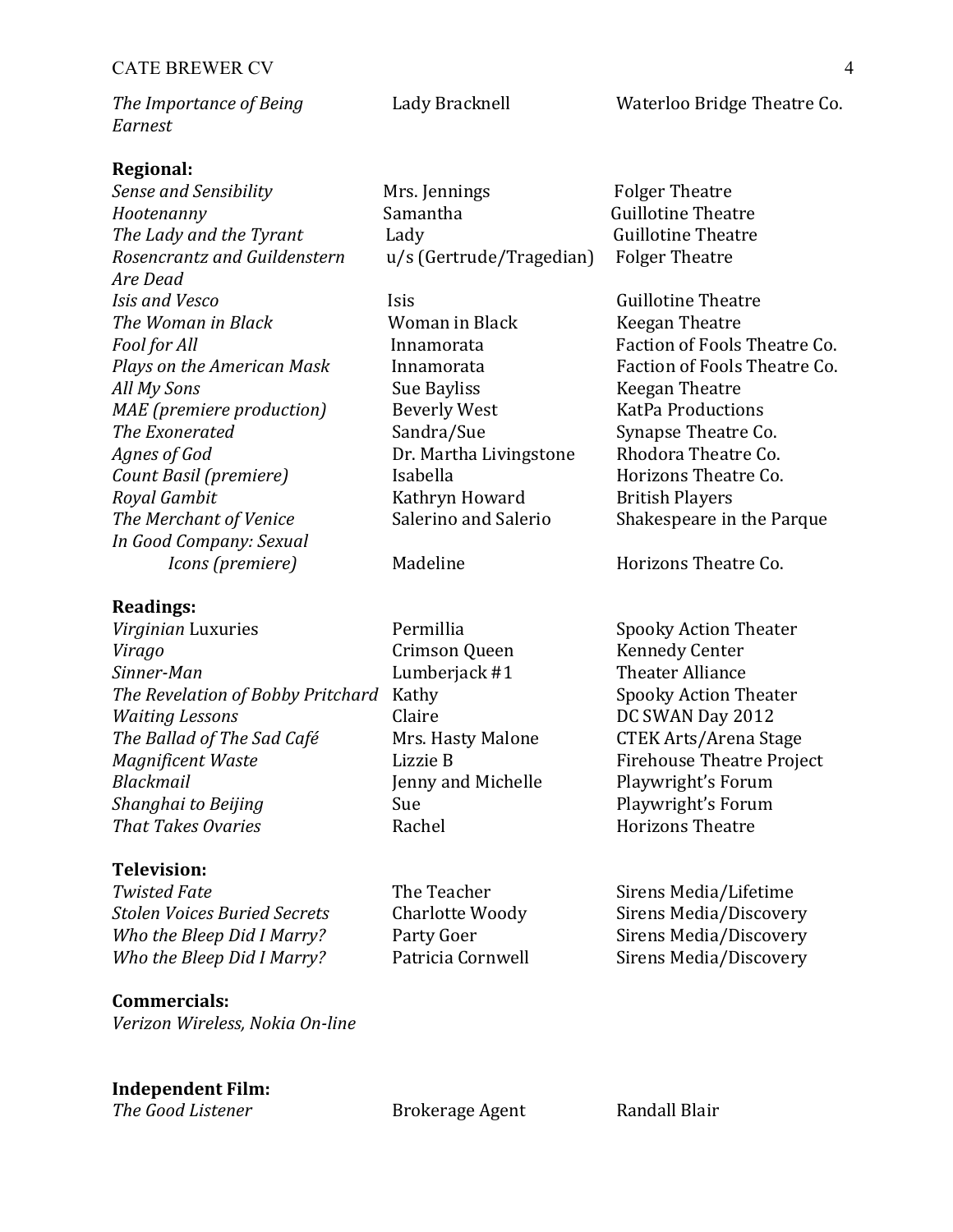*The Good Guys* Festival Patron Glamorama Pictures

### **Corporate and Industrial Films:**

| This Vote Counts | Young Mom/Supporting | Move On/PAC            |
|------------------|----------------------|------------------------|
| Breathe          | Woman/Supporting     | Link Technologies, LLC |

## **NEW PLAY WORKSHOPS:**

**Artists' Bloc,** *The Green Sweater* **by Hannah Rebecca Fogler, March 2012** Played the role of Amy in new play workshop sessions.

### **Artists' Bloc,** *Interconnected* **by Brian Schwartz and Karen Snyder, March 2012**

Played the role of Sarah in new play workshop sessions.

## **DRAMATURGICAL EXPERIENCE:**

| The Glass Menagerie           | Directed by Janet B. Rodgers | <b>VCU</b>              |
|-------------------------------|------------------------------|-------------------------|
| In Good Company: Sexual Icons | Directed by Leslie Jacobson  | <b>Horizons Theatre</b> |
| Spinning Into Butter          | Directed by Scott Zigler     | Rep. Theatre of         |
| (Assistant)                   |                              | St. Louis               |
| Richard II                    | Directed by Robert Woodruff  | ART, Cambridge          |
| (Assistant)                   |                              |                         |

## **CONFERENCE PRESENTATIONS:**

### **Mid-America Theatre Conference, 2009-2018**

Paper: "Spinning Out of Control: Navigating Professional Practice in the Academic Realm" Paper: "Overcoming the Obstacle: Less Trying and More Doing Both On Stage and Off" Paper: "Variety is the Spice of Something: An Examination of the 2015 Capital Fringe Festival

- production of *Cold As Death: The Lady and the Tyrant"*
- Paper: "Inspiration and the Individual: Working Through A Divergent Vision"
- Paper: "Contemporizing Commedia: Re-envisioning the Renaissance"
- Paper: "Producing a Pearl: A Comparison of Community vs. Professional Theatre Work and How Myths of Creativity Affect the Production Process"
- Paper: "Process vs. Performance: The Work of Creating Theatre in a Results Driven Realm."
- Paper: "The Company You Keep: Engendering Ensemble With A Diva In The Crowd"
- Paper: "Letting Go of the Luddite; Adapting Our Craft in a Technology Obsessed Culture"
- Paper: "Splintered and a Great Silence: The Production of *Return to the Upright Position* by Caridad Svich"

## **RELATED THEATRE EXPERIENCE:**

**Advertising Associate**, Theatre Communications Group (TCG), NYC, 2006-2007 **PR Director, Horizons Theatre, Washington, DC, 2002-2003 Season** Literary Intern, American Repertory Theater, Cambridge, MA, 2000-2001 **Literary Intern**, Studio Theatre, Washington, DC, summer, 2000

## **PROFESSIONAL AFFILIATIONS:**